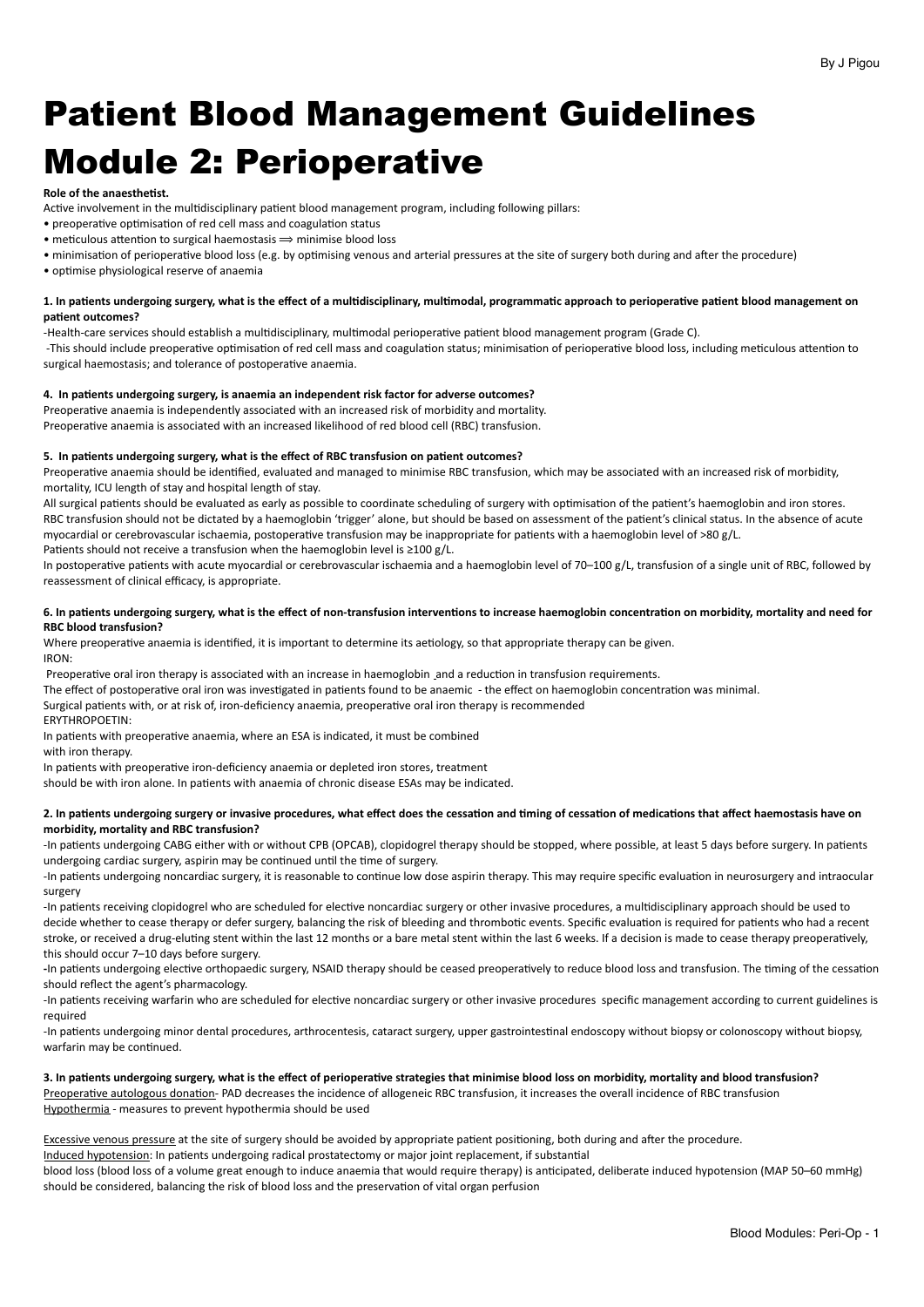Acute normovolaemic haemodilution: In adult patients undergoing surgery in which substantial blood loss (blood loss of a volume great enough to induce anaemia that would require therapy) is anticipated, the use of ANH should be considered

Cell saver: In adult patients undergoing surgery in which substantial blood loss (blood loss of

a volume great enough to induce anaemia that would require therapy) is anticipated, intraoperative cell salvage is recommended

Point of care monitoring: In adult patients undergoing cardiac surgery, the use of TEG should be considered

Antifibrinolytics: In adult patients undergoing cardiac surgery, the use of intravenous tranexamic acid is recommended. In adult patients undergoing noncardiac surgery, if substantial blood loss (blood loss of a volume great enough to induce anaemia that would require therapy) is anticipated, the use of intravenous tranexamic

acid is recommended eg NICE license for use in all surgery with blood loss expected >500ml

Desmopressin: In adult patients undergoing surgery in which substantial blood loss (blood loss of a volume great enough to induce anaemia that would require therapy) is anticipated, the routine use of desmopressin is not supported, due to uncertainty about the risk of stroke and mortality.

Postoperative cell salvage: Adult patients undergoing cardiac surgery or total knee arthroplasty, in whom

significant postoperative blood loss is anticipated, postoperative cell salvage should be considered.

## 9. In patients undergoing surgery, at what INR (PT/APTT) for FFP, fibrinogen level for cryoprecipitate and platelet count for platelet concentrates should patients be transfused to avoid risks of significant adverse events?

In general, patients with a platelet count ≥50 × 109/L or an INR ≤2 can undergo invasive procedures without any serious bleeding; however, lower platelet counts and higher INRs may be tolerated.

Specialist guidelines or haematology advice should be sought for at-risk patients undergoing intracranial, intraocular and neuraxial procedures, and for patients with severe thrombocytopenia or coagulopathy.

# 8. In patients undergoing surgery, what is the effect of FFP, cryoprecipitate, fibrinogen concentrate, and/or platelet transfusion on patient outcomes?

The prophylactic administration of FFP following cardiopulmonary bypass does not reduce perioperative blood loss.

Administration of FFP to a post-surgical population in intensive care is associated with an increase in the rate of infection.

In patients undergoing cardiac surgery, platelet transfusion may be associated with an increase in mortality.

# 7. In patients undergoing surgery, what is the effect of rFVIIa (prophylaxis or treatment) on morbidity, mortality and transfusion rate?

The prophylactic or routine therapeutic use of rFVIIa is not recommended because concerns remain about its safety profile, particularly in relation to thrombotic adverse events

The administration of rFVIIa may be considered in the perioperative patient with life-threatening haemorrhage after conventional measures, including surgical haemostasis, use of antifibrinolytics and appropriate blood component therapy have failed.

# Volatile or total intravenous general anaesthesia?

Propofol-based TIVA has been associated with reduced blood loss in several settings, possibly due to the effects propofol has on haemodynamics and uterine tone.

# Neuraxial and other major regional techniques compared with general anaesthesia

A systematic review found that neuraxial block reduced requirement for transfusion of two or more units

of RBCs by about 50%, and that there was a similar reduction for postoperative bleeding that needed transfusion

Orthopaedics is the specialty in which there is the most reliable evidence for neuraxial block in reducing

surgical bleeding. Choice of anaesthesia technique for total hip arthroplasty should take account of the potential

benefit of regional techniques with regard to blood conservation. Blood loss for total hip joint replacement (THJR) can be reduced by an average of 275 mL281 or 30-40%. Neuraxial block also reduced blood loss during hip fracture repair by 85 mL

Although there is less evidence for the choice of anaesthesia having a significant effect on perioperative bleeding in other types of surgery, anaesthetists should be aware of the possible benefits of regional anaesthesia, TIVA and spontaneous ventilation in reducing blood loss.

# **Type of ventilation**

Positive pressure ventilation has been associated with increased intraoperative blood loss compared

with spontaneous ventilation during THJR under general anaesthesia. The impact that spontaneous ventilation has on reducing transfusion seems to be unclear.